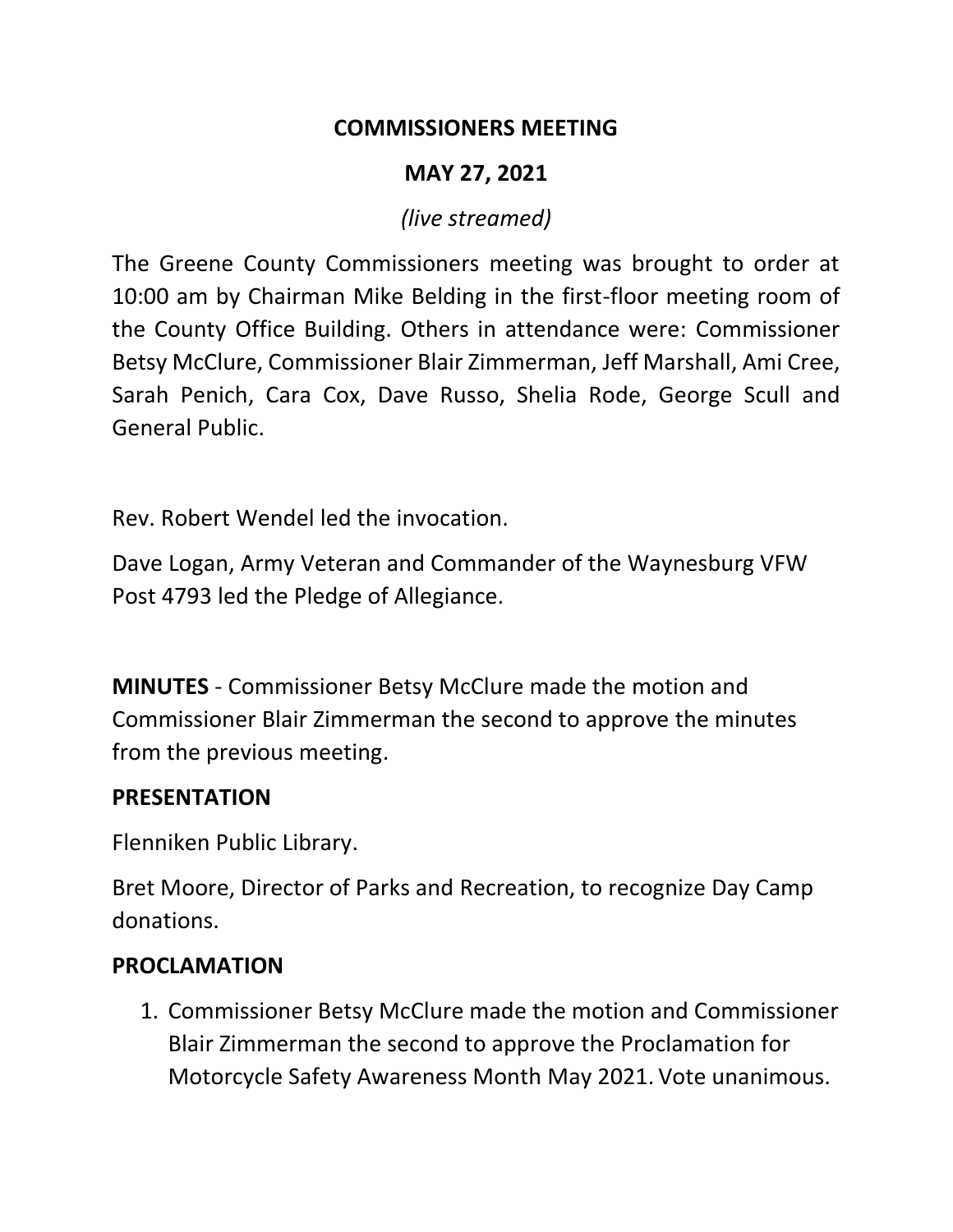### **FINANCE AND ADMINISTRATION**

- 1. Commissioner Betsy McClure made the motion and Commissioner Blair Zimmerman the second to approve the U.S. Department of the Treasury Coronavirus Local Fiscal Recovery Fund Application and Agreement. Effective date 5/12/2021. Vote unanimous.
- 2. Commissioner Betsy McClure made the motion and Commissioner Blair Zimmerman the second to approve a resolution to authorize Chief Clerk Jeffrey Marshall as signatory on Bridge Inspection Documents. Effective 5/11/2021. Vote unanimous.
- 3. Commissioner Betsy McClure made the motion and Commissioner Blair Zimmerman the second to approve a Time Extension for Greene County Bridge Inspection WEI Project No. 15104 until June 30, 2021. Vote unanimous.
- 4. Commissioner Betsy McClure made the motion and Commissioner Blair Zimmerman the second to approve an allocation of \$5,000 in support of the Jacktown Fair. Vote unanimous.
- 5. Commissioner Betsy McClure made the motion and Commissioner Blair Zimmerman the second to approve the acknowledgment of the Liquid Fuels Audit for years 2018-2019. No findings or observations. Vote unanimous.
- 6. Commissioner Betsy McClure made the motion and Commissioner Blair Zimmerman the second to approve an Agreement between the County of Greene and SD Group for the use of 2 parking lots for the Greene County Veterans' Memorial Dedication Ceremony. Vote unanimous.
- 7. Commissioner Betsy McClure made the motion and Commissioner Blair Zimmerman the second to approve the Agreement between the County of Greene and Duda's Farm, Inc. to set up a produce stand at the Greene County Airport for \$250.00 per month. Vote unanimous.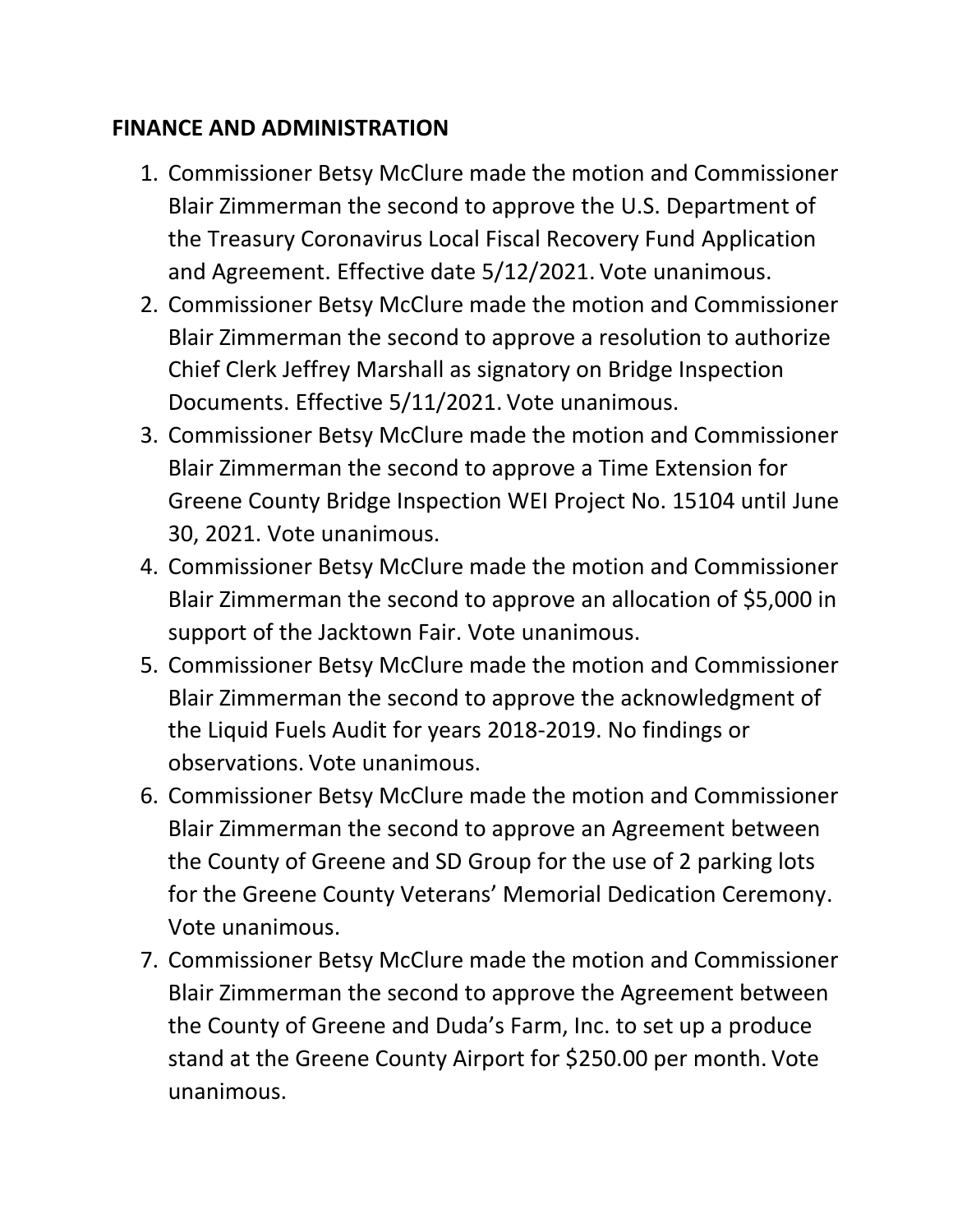8. Commissioner Betsy McClure made the motion and Commissioner Blair Zimmerman the second to approve the Agreement between the County of Greene and Rebecca Trigger to set up a flower stand at the Greene County Airport for \$100.00 per month. Vote unanimous.

## **COURTS**

- 1. Commissioner Betsy McClure made the motion and Commissioner Blair Zimmerman the second to approve to submit an application for the PCCD Greene County Adult Drug Court Grant. Vote unanimous.
- 2. Commissioner Betsy McClure made the motion and Commissioner Blair Zimmerman the second to approve the contract between the County of Greene and Bluejeans for 12 months in the amount of \$2,940.00 for video conferencing. Vote unanimous.

# **COUNTY DEVELOPMENT**

- 1. Commissioner Betsy McClure made the motion and Commissioner Blair Zimmerman the second to approve the Body Worn Camera grant application and agreement through PCCD for 3 fully integrated police camera system bundles for the Waynesburg Police Department along with a 6-camera bundle package and 3 additional BWC bundles for the County Sheriff's Department. Effective 5/13/2021. Vote unanimous.
- 2. Commissioner Betsy McClure made the motion and Commissioner Blair Zimmerman the second to approve a proposal from Mackin Engineering for a Construction Management and Construction Inspection Services for Wisecarver Recreation Area Softball Facility and Trail Phase 1 Project in the amount of \$40,493.48. Vote unanimous.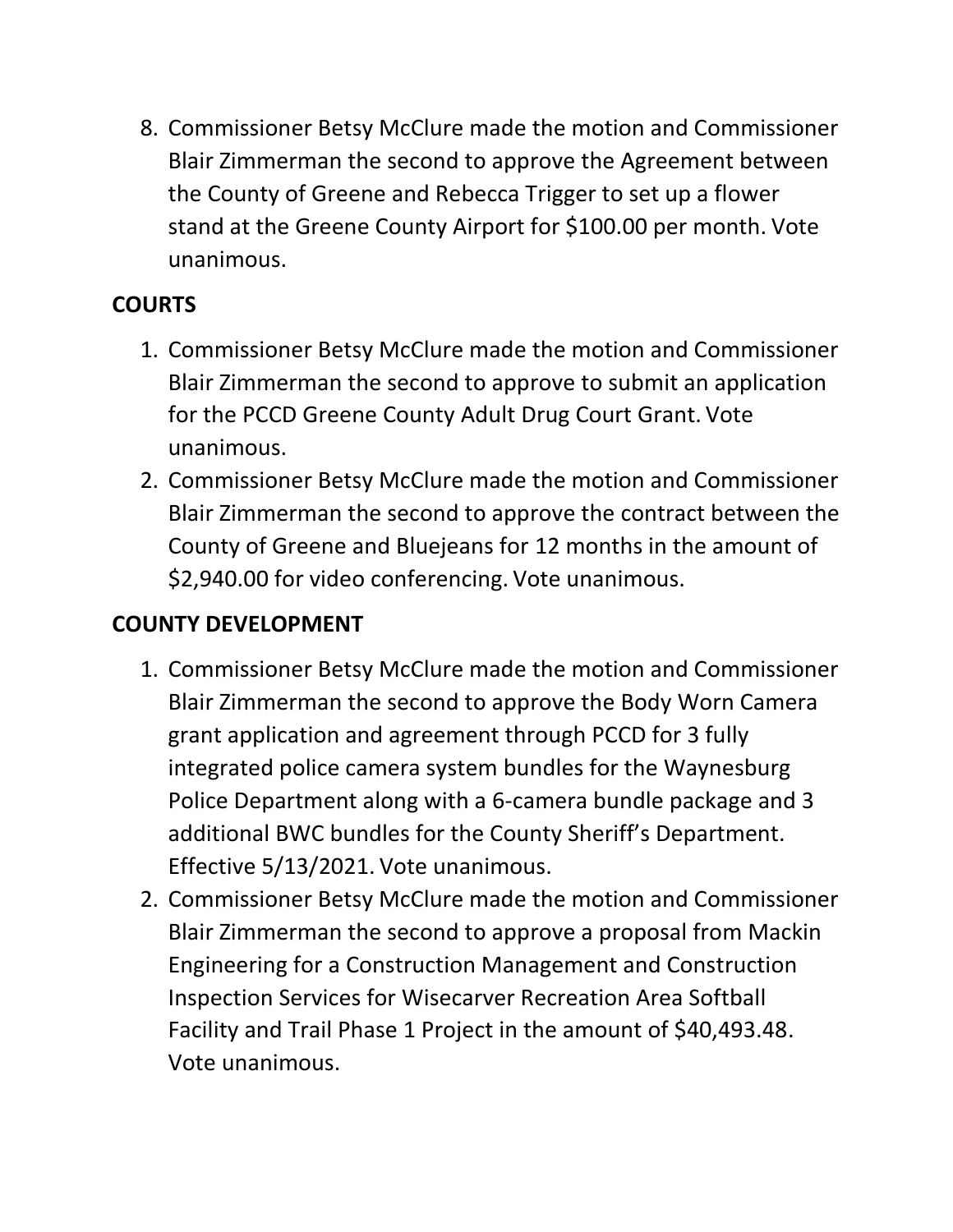- 3. Commissioner Betsy McClure made the motion and Commissioner Blair Zimmerman the second to approve the Resolution making Mike Belding, Chairman and Jeffrey Marshall, Chief Clerk, as signatories for all documents for the Greene County Wisecarver GTR Phase 2 grant project and the associated funding Commitment letter. Vote unanimous.
- 4. Commissioner Betsy McClure made the motion and Commissioner Blair Zimmerman the second to approve the 4 received bids for the Wisecarver Recreation Area Softball Facility and Hiking Trail. The Lowest Responsible Bid was from to Costabile Construction in the amount of \$723,719.18 and award the contract as such. Pending Solicitor Approval. Vote unanimous.

## **CYS**

1. Commissioner Betsy McClure made the motion and Commissioner Blair Zimmerman the second to approve the FY 20-21 Contract between CYS and Joseph Zupancic, P.C., Child Attorney at \$65/hr. Vote unanimous.

## **ELECTIONS**

1. Commissioner Betsy McClure made the motion and Commissioner Blair Zimmerman the second to approve to the following appointment of the 2021 Election Greene County Counting Board: Mike O'Donnell and Beth O'Donnell for Commissioner Mike Belding. Phil Blaney and Deborah Harris for Commissioner Betsy McClure. Mimi Ritenour and Becky Cipcic for Commissioner Zimmerman. Rate based on Poll Worker Criteria. Effective date 5/17/2021. Vote unanimous.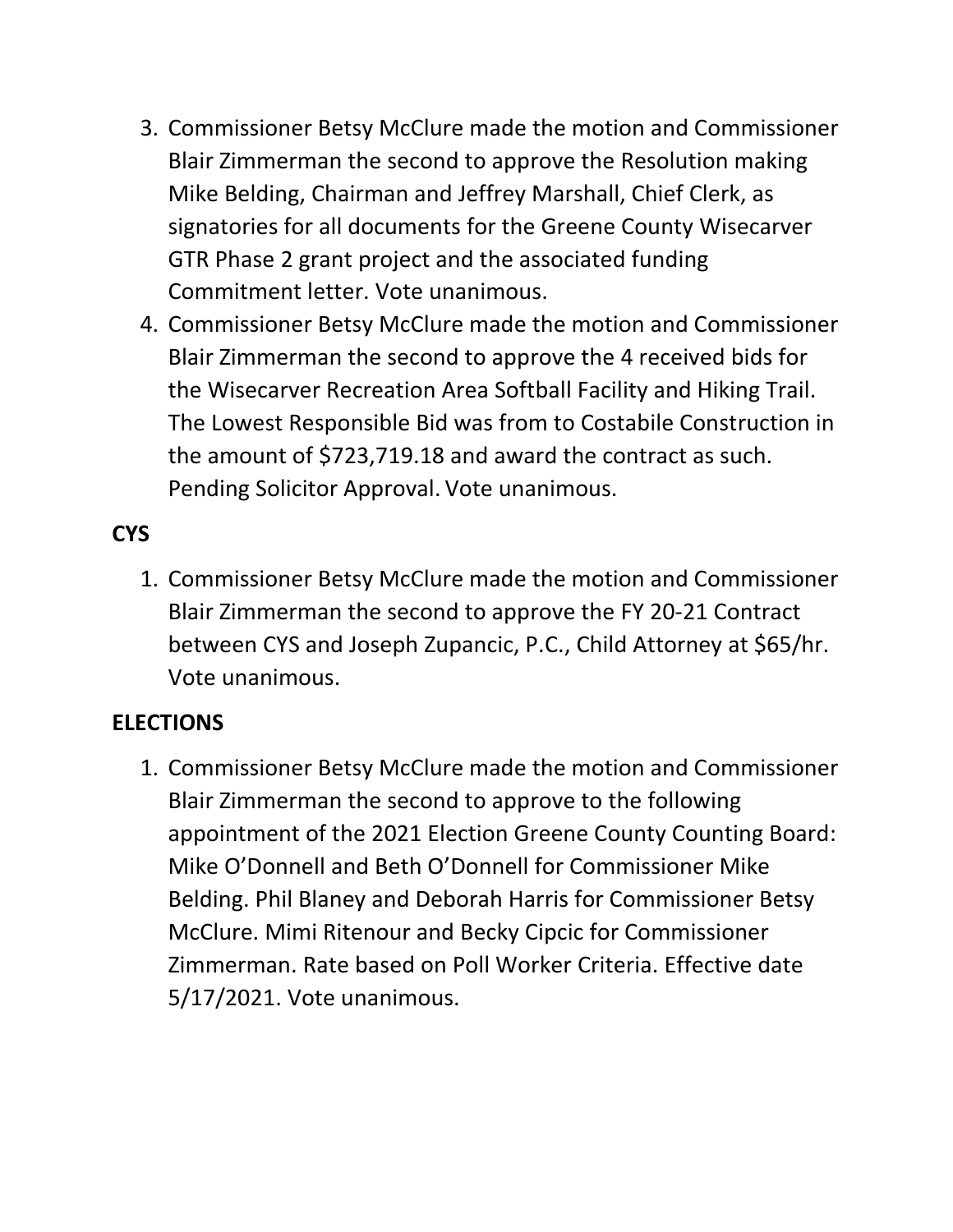#### **HUMAN SERVICES**

1. Commissioner Betsy McClure made the motion and Commissioner Blair Zimmerman the second to approve the FY21/22 Cost Reimbursement Agreement with Southwestern Pennsylvania Area Agency on Aging to provide transportation services to older adults residing in Greene County. Vote unanimous.

### **TRANSPORTATION**

1. Commissioner Betsy McClure made the motion and Commissioner Blair Zimmerman the second to approve the 7 awarded bids of the following, 12 passenger and wheelchair accessible buses: Vote unanimous.

| Bus# | Awarded              | Amount |
|------|----------------------|--------|
|      |                      |        |
| 47   | <b>KW Sales, LLC</b> | \$2500 |
| 84   | <b>Tom McGilton</b>  | \$1500 |
| 85   | <b>Tom McGilton</b>  | \$1500 |
| 86   | <b>Tom McGilton</b>  | \$1500 |
| 88   | <b>Tom McGilton</b>  | \$1500 |
| 89   | <b>Tom McGilton</b>  | \$1000 |
| 90   | <b>Tom McGilton</b>  | \$1500 |

#### **VETERANS AFFAIRS**

1. Commissioner Betsy McClure made the motion and Commissioner Blair Zimmerman the second to approve an agreement for the care and maintenance of 73 graves in West Union Cemetery at \$3.00 per grave located in Morris Township amounting to \$219.00 dollars. Vote unanimous.